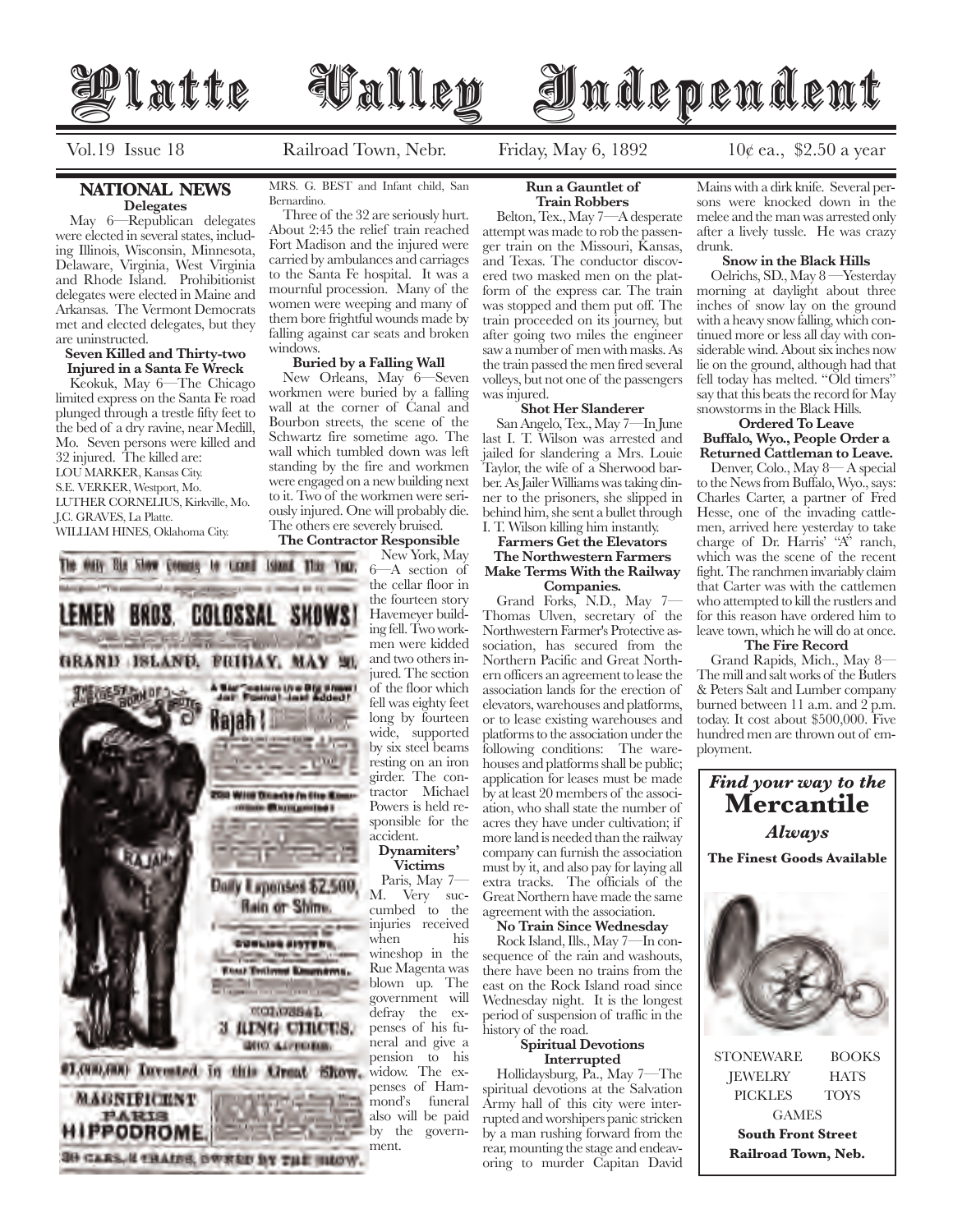#### **A Kansas Duel**

 Wichita, Kan., May 9—A shooting affair at Marion between James E. McCarthy and Ed Gross resulted in the death of the latter. The two men were old time enemies. Saturday afternoon they met in a saloon, exchanged a few complimentary remarks, and then Gross invited Mc-Carthy to arm himself and meet outside town. One shot was exchanged when Gross fell dead.

# **Neck Broken by a Flying Brick**

 Altoona, Pa., May 9—Pinkey Marks went into a tenement house on Ninth avenue and raised a fight. He defended himself with an ax and the other men used bricks. Joe Paile, one of the other men, was trying to affect a settlement when his neck was broken by a flying brick, death ensuing in a few minutes.

## **Death in a Dumpling**

 Berlin, May 9—Six member of a family named Nieditz have died at Zeitz, Sazony, from the effects of some poison administered to them in a dumpling, of which they partook at dinner. A servant who is suspected of the poisoning has been arrested

## **Crafton Indicted for Murder**

 Des Moines, Ia., May 10th— On the evening of April 12, Mabel Swartz was shot by Fred Crafton and died instantly. They were at a questionable resort and all present insisted that the shooting was accidental. The grand jury has returned an indictment against Crafton for murder in the first degree.

#### **Murder and Suicide**

 Syracuse, NY., May 10th—A saloon quarrel ended in a murder and a suicide. Jack Brenahan, a well known character about town, was shot dead by J. Crouch of Jacksonville, Fla. The men had been drinking together and had go into a dispute. As they were leaving the saloon, Crouch said "If you follow me any further I will kill you." Despite the threat Brenahan followed and the stranger shot him in the stomach. Then put the revolver to his own head and fired again. Both shots proved fatal within an hour.

#### **A Murderess' Work**

 Scranton, Pa., May 10—Mrs. Martin Scanlan ended a quarrelsome existence with her husband by beating in his head with a hammer. The man was so intoxicated at the time that he could offer no resistance. The murderess also attempted to kill her son because he attempted to interfere in behalf of his father. Her mind is believed to be affected.

#### **Cyclone in Arkansas.**

 Morrillton, May 10—A cyclone passed over this section doing considerable damage to property. Two men are reported killed in the southern part of the county. The cyclone passed from south to north, and it's track was over half a mile in width

and four miles in length. Trees, houses and outbuildings were overturned and crops were badly damaged. The cyclone was followed by a heavy rain which has continued up to the present time.

## **Electric Light Plant Burned.**

 Hayward, Cal., May 10—The hayward Electric Light and Agricultural works burned. Loss \$100,000. **Fifty Men Perish** 

## **An Awful Catastrophe in a Washington Coal Mine.**

*Instant Death to Workmen.* 

*Not One of the Force Left to Tell the Story- -Heavy Damage by Floods and the Situation Growing No Better in Many Places.* 

 Roslin, Wash., May 11—At one o'clock p.m. a most terrible explosion ocurred in the slope of mine No. 2 of the Northern Pacific coal company, in which the loss of life exceeded in number that of any other disaster that has ever been chronicled in the northwest or on the pacific slope. The exact nature of the explosion, or the circumstances that led to it, will probably never be known, as it is believed that every miner that was working in the slope at the time has perished. It is not definitely known as to the number of men who were in the vicinity of the disaster, but it is believed that between 45 and 50 men were in the three levels effected by the explosion. Large relief forces are at work, and at this time ten bodies have been recovered.

#### **Two Drowned Houses Carried Away**

 Toledo, O., May 11—Two men and much livestock have been drowned. George Girdham was washed out of his wagon while trying to drive across Swan creek and drowned. David Markley a wealthy and prominent Defiance county citizen was standing near the river when the bank caved in carrying him with it. Numerous small buildings have been carried away along the river banks.

## **Rescued with Ladders**

 Cleveland, O., May 11—A report reached this city that a cloudburst at Bedford, a small place south of here had filled a creek with an immense volume of water and caused much damage to dwellings and farm buildings. In some places the occupants of the houses were rescued with ladders. No lives were reported lost.

#### **Yellow Fever on Board**

 Lewis, May 11—The Norwegian bark Nor, fifty days from Rio Janeiro, arrived here. On the voyage nine of her crew were stricken with yellow fever and two died and were buried at sea. Seven are now convalescent. The vessel was placed in quarantine.

#### **Entire Family Drowned**

 Denison, Tex., May 12—A family of returning boomers, man, wife and three children, who were going back to Texas. They tried to cross the Blue at the Cherokee ford but the river was much swollen and the man was advised to wait. He swore he would cross, saying "I am going to Texas in spite of hell or high water. He whipped his team of mules into the water. The swift current swept them down and all were drowned.

## **United States Deputy Marshal Killed**

 Cheyenne, Wyo., May 12—Wellman and Gibson were on their way to Buffalo and within thirty miles of the town, where the former was shot and killed. Both had been appointed deputy United States marshals here last week. Gibson, who escaped unharmed, brought the news to Buffalo. It is the opinion all over the state that the war is now on in earnest and that killings will be frequent.

## **Woman Suffrage Workers**

 Chicago, May 12—The plan long cherished by Mrs. Isabella Beecher Hooker for a national body of workers for equal suffrage, culminated in the formation of such a society at the Sherman house. The association will be called the Federal Suffrage Association of the United States, and its work will be directed toward obtaining legislation that will enable woman to vote.

# **STATE NEWS**<br>Omaha, May 6-1

6—Bishop Walden presided over the general conference. The principal feature of the session was the decision to have the conference pass upon the bishops' nomination of the judiciary committee. This is a slight curbing of the bishops' power. In the afternoon the committees organized.

 Wood River, May 6—Arbor Day was observed by tree planting and appropriate exercises. A vote was taken on the state tree, which resulted as follows: Elm 24 voters, Cottonwood 8, Box Elder 3.

 Omaha, May 6—The annual meeting of the Nebraska state medical society will be held at Omaha during three days commencing on Tuesday of next week. The society has 300 members, of whom about 150 will generally attend.

 Omaha, May 7—A Mrs. Sam Hagerman died lately in Omaha, while under the care of Mrs. Bryan, an alleged faith cure doctor. The county attorney will investigate this case, and the "faith cure doctor" may have to suffer. Avoid Faith doctors.

 Omaha, May 7— Flora Aubery, alias "Omaha Jack" a notorious woman of the town, was arrested by Policeman S. S. Drummy and lodged in jail on the charge of being drunk and vagrant. The arrest was made at 4:40 o'clock and at 6:40, while in a cell, she placed a pistol to her chest and pulled the

trigger.

 Omaha, May 9—Bishop Fowler presided at Saturday's session and Rev. W. McDonald of Mississippi, led in devotional exercises.

 Chadron, May 9—The story told by William Walker, one of the witnesses to the killing of Champion and Ray by cattlemen, shows that the latter are responsible for the sudden disappearance of the two valuable witnesses for the prosecution from Douglas.

 Chadron, May 9—It seems that large amounts of money are used to save the cattlemen who invaded Johnson county and killed two of the settlers. The killers were caught and arrested at Crawford by a marshal. The whole party was finally brought to chadron, where legal proceedings are to had.

#### **Witnesses of the Cattlemen's Work Hustled Away**

 Chadron, Neb., May 10—The Wyoming trappers are now flying toward Omaha on a special train in charge of Deputy United States Marshal Hepfinger of Omaha and it is perfectly safe to predict that the only witnesses ot the killing of Ray and Champion will never testify in a Wyoming court.

 Lincoln, Neb., May 10—In the portion of the city which is known as the bottoms, where 3,000 people dwell, it is estimated that 600 families have been driven from their homes and are sheltered in the park at the First and K street school buildings due to flood waters rising.

 Rushville, Neb., May 10—Snow has fallen here to a depth of sixteen inches. It will be sever on cattle in the sand hills and will retard farm work. About three-fourths of the small grain is in and the first sown is up and look good.

Lincoln, Neb., May 11--Every line of railroad track leading out of

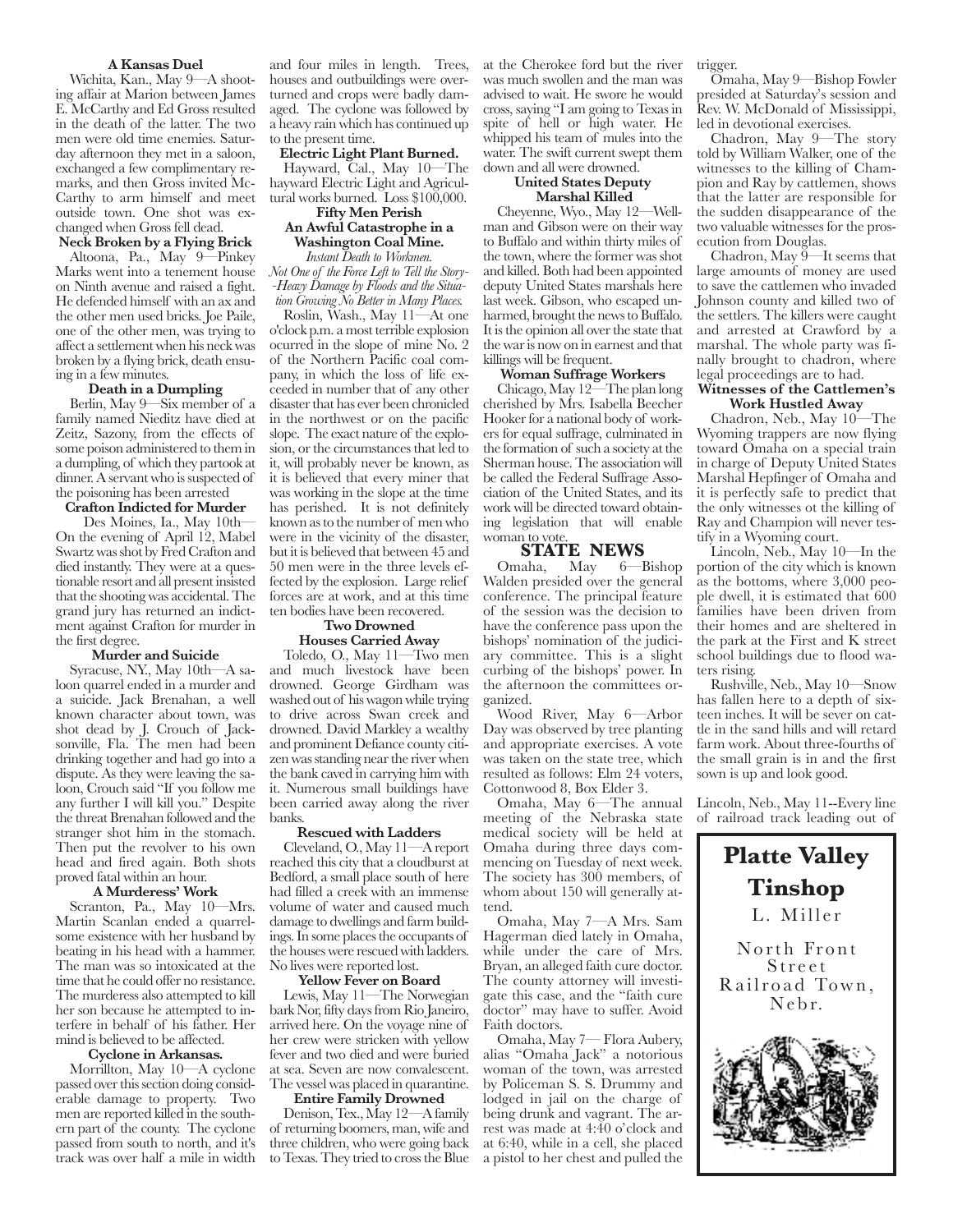Lincoln is flooded and the water is still rising. The coal yards of the Rock Island are submerged, and at one point 300 feet of grade is gone. Crews are out doing everything possible to prevent loss of communication to the outside world.

 Lincoln, Neb., May 11—Lincoln is in the state league no longer, having sold her franchise to Kearney. How do you like that? The cause was a lack of support at Lincoln.

 St. Paul., May 11—The Luther society of St. Paul's English Lutheran Church will give a social at the residence of Mr. and Mrs. Fuehrman tomorrow night and a fun time is anticipated.

#### **Murder at Lincoln, Neb** Lincoln, Neb., May 12--Myron Pratt, an old citizen of Lincoln, shot and killed Mrs. Margaret Sperry to whom he had

been on terms of undue intimacy.

The Independent with all the per week. news for a dime per week. $\overline{\mathbf{a}}$ The Independent with for a dime news f

the

Omaha,. May 12—The two Witnesses against the cattleman who were arrested at Chadron and sent to Omaha were released on a bond of \$200 each for which their personal recognizance was accepted. They are gone, nobody knows where, and probably will not be seen

again. Kearney., May 12—There is nothing dead about Kearney. The people there do not care to see the procession move unmolested by and intend to have baseball. Meanwhile Lincoln sports are organizing their team of old ladies who will challenge any similar body to a quilting bee.

 **GRAND ISLAND & HALL COUNTY NEWS.**

 V.W. Whitney an old and respected resident of Doniphan and a prominent member of the G.A.R., died suddenly of paralysis Sunday morning.

 Last Friday was the last day of school in District No 42, and the teacher, Mrs. Retta Alford, gave a literary entertainment, which was both pleasing an interesting.

 Effie Elisler that charming young actress, who so completely captured her audience last year, repeated her victory last night. She plays a good play in a good manner, supported by a good company and should receive good houses everywhere she plays.

## **A. O. U. W.**

 The supreme lodge of the Ancient Order of United Workman convenes at Helena, Montana, June 15th, 1892. For this occasion the Union Pacific system will sell tickets to Helena and return at the low rate of one first class fare for the round trip. Tickets on sale June 7th to 14th, limited to thirty days from date of sale and ten days transit limit in each direction.

 For tickets and additional information apply to H.L. McMeans, agent Union Pacific system Grand Island. If you are Bilious, take

BEECHAM'S PILLS. "The Fast Mail" at the Bartenbach

next Thursday.

 The A.O.U.W. Mayday Social was an eminent success.

 Doniphan, Neb., May 6—Died Wednesday, Catherine Ley, wife of Mathias Ley, living 6 miles northeast of Doniphan. Deceased was a comparatively young woman, beloved by all who knew her, and leaves a husband and three children to mourn her early death. She was a good and consistent Christian, a member of the Catholic church from which place the funeral occurred today largely attended.

 Mr. J.P. Kernohan has received a letter stating that Emanuel, the little son of Mr. and Mrs. C.W. Scarff died on May 5th. On the morning of May 4th, when the parents went to wake the boy, they found him unconscious from gas having escaped from the unused jet. It is a terrible shock to the parents and many friends here.

 The clerks held a meeting in the city hall last evening to talk over matters pertaining to "Early closing."

Each and all agreed to help their employers in maintaining the early closing system. Each was enthusiastic over the movement their employers had taken in giving them a few hours a day which they can call their own.

 The annual meeting of the Nebraska Pharmaceutical Association will be held here in June, and the committee on entertainment has arranged several different types of entertainment. As well as Wednesday evening, entertainment at opera house and drives to Soldiers Home, Sugar Factory and Ball Park.

 Trap doors under the seats, some idiotic devices to insure the safety of an audience in case of fire have been lately projected. One is to have a trap-door arranged under each eat in the theater, so that by simply pressing a button the occupant is gently lowered int a fire-proof vault below the floor.

 On Tuesday evening May 10th the Philharmonic society will present a classic program of a high grade. It contains some of the most difficult operatic selections written requiring for their execution great compass and flexibility of voice. No leniency is asked but they challenge the most severe criticism.

#### **The Township Must Pay for Their Own Roads**

 Some time ago the county clerk was legally enjoined from issuing and the treasurer from paying certain warrants ordered drawn by the county board for damages in the Stolley road case. The case camp up before Judge Harrison yesterday morning and the decision is that the township in which the road is to be opened and made into a public highway must pay the damages and not the county.

## **The Annual Meeting of the State's Sportsmen's Association Opened**

 The red cars were crowded this morning with eager shot gun artists on their way to the fair grounds. Among their number were some of the best shots in the county. The organization consists of clubs in Lincoln, Sutton, Syracuse, Omaha, Columbus, Kearney, Staunton, Fremont and several other towns.

 The Philharmonic society an organized and well trained singing club, composed wholly of local talent, under the management of Prof. Volk, will give a concert at the Bartenbach tonight that will be worth hearing.

 Opening concert and ball for the summer season at Hann's Park Saturday evening. In case of bad weather it will be held indoors. Music by Prof. Bartling's band

It is Hall Co's interest that the opening of the so called Stolley road should not be paid by the county but by the township, in which this road is to be opened. The county has not a bit of interest in this measure and the court has decided that there is no law compelling the county to pay for this superfluous opening of a road.

 The case of the Grand Island Banking Co. vs. James A Costelo et al, also know as the Wiebe case, was before district court this afternoon. **The Grand Island Team** 

# **Wins the Team Shoot Badge**

 The two principal events were the Winchester shoot for a \$60 Winchester Repeating gun, and the state association team shoot. The state team badge shoot was won by Grand Island. The shoot consisted of five live birds, six singles and two pairs targets for each man.

 Manager Rohrer said that the Hastings and Grand Island teams are the firmest in the state league and that if all the other teams flunked out the two teams would play the season out.

 Lincoln J Carter's "Fast Mail" companies will give over one hundred and thirty benefits this season to letter carriers of the different cities visited by the various companies. At the Bartenbach tonight.

 For Sale— A good Jersey cow. Inquire of L. M. Bryan.

 For Sale—Three milch cows. Inquire at Leschinsky gallery.

 Born to Mr. and Mrs. Brown of Alda, a twelve pound boy. Mother and child doing well.

Go to Wallichs for furniture.